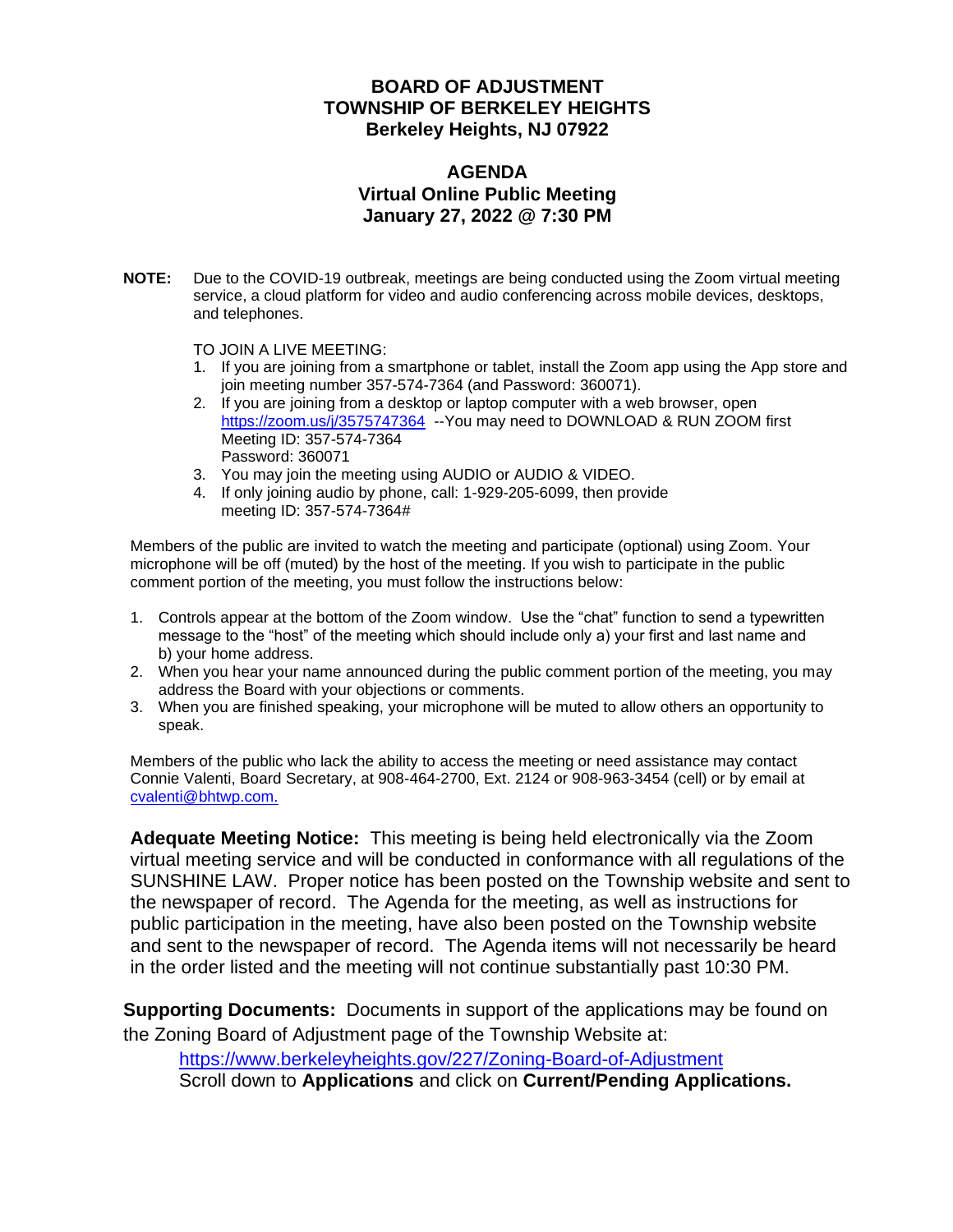#### **Oath of Public Officers – Newly Appointed Members**

John Sincaglia – Alternate #1 – replacement of unexpired term to end 12/31/22

**Members:** Mr. Sullivan, Mr. Coviello, Mr. Delia, Mr. Nappi, Mr. Ringwood, Mr. Sylvester, Mr. Pereda, and Mr. Sincaglia

## **Roll Call:**

#### **Adoption of Minutes:**

January 6, 2022 Reorganization Meeting

#### **Adoption of Resolutions:**

Designation of Court Reporter for 2022

#### **Applications for Review:**

# **CARRIED FROM OCTOBER 28, 2021: App. 14-21: First Student, Inc., 40 Russo Place, Block 1901, Lot 40 (previously 40 Russo Place, LLC)**

The applicant proposes to use the property as a school bus depot for parking of the school bus fleet, administrative offices, light maintenance of the fleet, and employee parking. The proposed use of the property is a conditional use as outlined in Section 7.1.5 of the ordinance, and the applicant is seeking a d(3) conditional use variance in addition to bulk variances including for minimum lot area. (LI-Zone)

## **App.#20-21: Kim Cozic, 15 Oak Ridge Road, Block 2105, Lot 13 (R-15 Zone)**

Proposed installation of an in-ground pool and spa. The project also includes walls, a covered patio, walkways, relocated shed, fence, and deck extension. Relief is needed from Section 6.1.1B "Schedule of General Regulations" for exceeding the 10% permitted "other" and 25% permitted "total" lot coverage percentages.